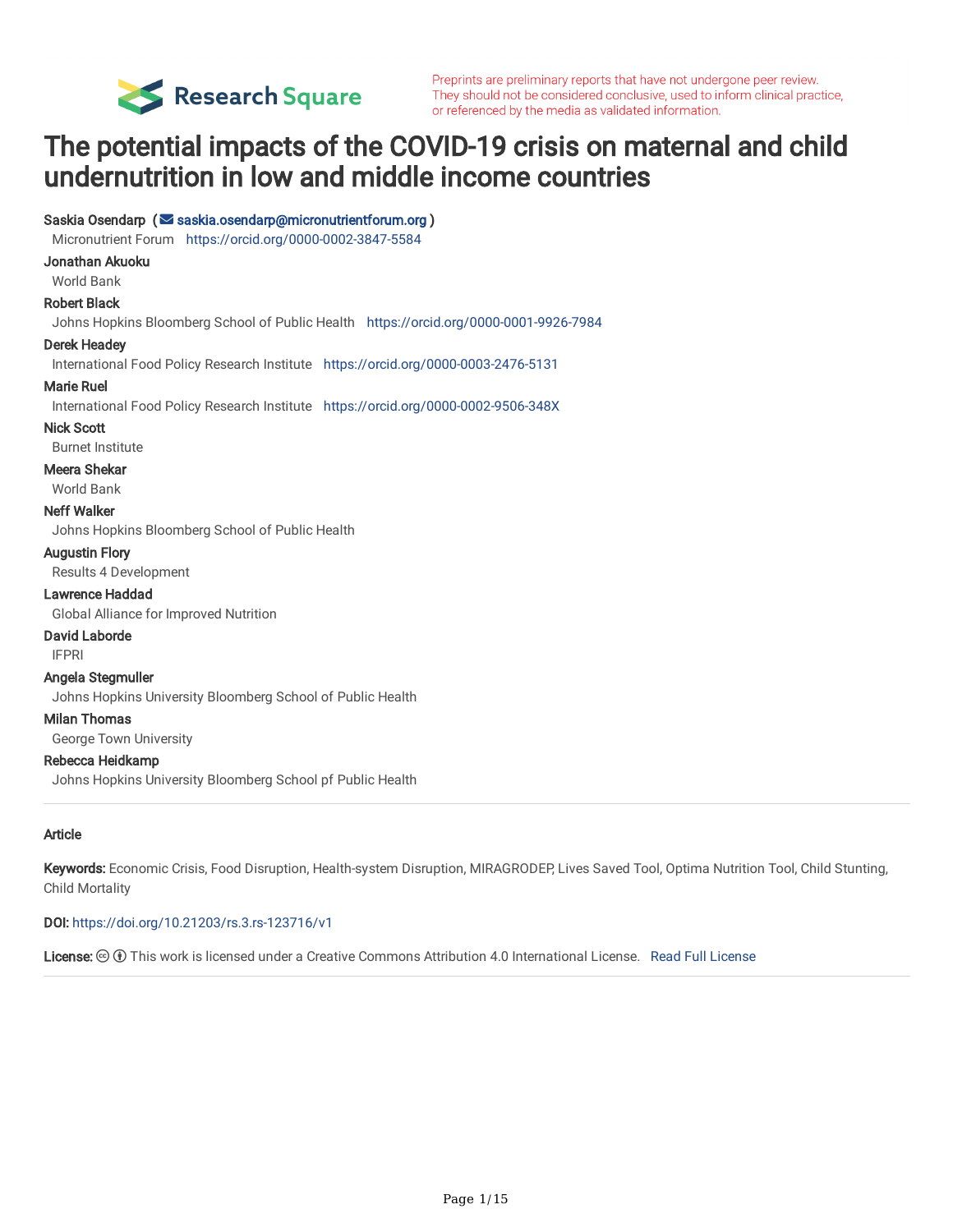## Abstract

The COVID-19-related economic crisis and food- and health-system disruptions threaten to exacerbate undernutrition in low- and middle-income countries (LMIC). We used three modelling tools (MIRAGRODEP, Lives Saved Tool, and Optima Nutrition Tool) to estimate impacts on child stunting, wasting, and mortality, maternal anemia, children born to low BMI women, and future productivity losses for three scenarios across 2020–2022 (n = 118 LMICs). We also estimated the additional cost of mitigation for six nutrition interventions to maximize non-stunted and alive children. By 2022 COVID-19 could result in an additional 9.3 million wasted and 2.6 million stunted children, 168,000 additional child-deaths 2.1 million maternal anemia cases, 2.1 million children born to low BMI women and US\$29.7 billion future productivity losses due to excess stunting and child mortality. An additional \$1.2 billion per year is needed to mitigate these effects. Governments and donors must maintain nutrition as a priority, continue to support resilient systems, and ensure efficient use of new and existing resources.

## Introduction

Before COVID-19, the world was already off-track to achieve the Sustainable Development Goal 2 to eliminate hunger and all forms of malnutrition by 2030.<sup>1</sup> The COVID-19 pandemic and related global economic recession are a severe setback to already insufficient progress towards the global nutrition targets for stunting, wasting, maternal anemia, and breastfeeding by 2025.<sup>1</sup> Pandemic-related economic contractions and food and health systems disruptions now threaten to exacerbate maternal and child undernutrition across low- and middleincome countries (LMIC).<sup>2</sup>

Measuring the effects of the COVID-19 disruptions on delivery of essential health and nutrition interventions has proven challenging as resilient real time information systems were not well established in many countries prior to the crisis. The World Health Organization (WHO) Pulse Survey reported health service disruptions between March and June 2020 in 90% of the 105 countries surveyed across five regions. More than half of the surveyed countries documented disruptions in antenatal care, sick child services, and management of malnutrition and 70% of countries reported disruptions in routine immunization.<sup>3</sup> Experience from previous pandemics suggests that health system recovery could be slow; after the 2014 Ebola outbreak in West Africa it took more than one year for health care services to fully recover.<sup>4</sup>

Evidence on the economic and food insecurity impacts of COVID-19 is also emerging. Global estimates from mid 2020 – prior to further deteriorations in economic growth forecasts – suggested that economic contractions and food supply chain disruptions have contributed to increased household food insecurity and 95 million people falling into severe poverty.<sup>5,6</sup> Updated projections suggests 150 million people will become poor in 2020.<sup>7</sup> Evidence from targeted phone surveys in Asia and Africa also points to disturbingly large increases in poverty and food insecurity throughout 2020.<sup>8,9,10,11</sup> Disruptions in supply chains for perishable nutrient-rich foods such as fruits and vegetables and animal source foods have been reported at local levels, especially during lockdowns, leading to price volatility and declining consumption of these foods.<sup>6,12</sup> As a coping strategy poor households facing income losses tend to shift to cheap sources of calories including starchy staples, cereals, oils, and/or non-perishable ultra-processed foods and reduce consumption of nutrient-rich fruit and vegetables and animal source foods such as dairy, meat, and fish.<sup>13,14,11</sup> These dietary changes likely lead to poorer quality diets, which in turn can increase the risks of undernutrition, and especially micronutrient deficiencies. Social protection programs, including cash and food transfers and school meals were disrupted early in the pandemic<sup>15</sup> and, although many countries have adapted, modified, or scaled up their programs,<sup>16,17</sup> they are likely to fall short of needs.

Early insights on the disruptions to economic, food and health systems suggest a range of potential implications for nutrition. There have been separate estimates of the impacts of health system shocks on child wasting and maternal and child mortality<sup>18,19</sup> and of the economic shocks on poverty in the early stages of the pandemic.<sup>9,10,11,12</sup> However, to date there is no comprehensive assessment of the combined effects of economic, food and health systems disruptions on multiple forms of maternal and child undernutrition.

We have aimed to fill this gap by using several modelling tools to present a multi-year picture of the potential consequences of the economic, food and health systems crises triggered by COVID-19 for maternal and child undernutrition in 118 LMICs. We estimated the potential impacts for 2020-2022 of the crisis on: 1) child stunting, wasting, and mortality, maternal anemia and children born to women with low body mass index (BMI); and 2) associated human productivity losses. Mitigating the impact of these disruptions requires extra financial resources, and so we also estimated the effects of COVID-19 on the domestic and donor financing landscape for nutrition, the additional costs of interventions to mitigate the rise in maternal and child undernutrition, and the effects of optimizing budget allocations for nutrition.

## **Results**

## Maternal and child undernutrition and child mortality

Child wasting. Compared to projections without COVID-19, the moderate scenario estimates an additional 9.3 million children under five with wasting (WHZ<-2 SD) from 2020 to 2022, based on predicted GNI declines in the 118 countries (6.4 million in optimistic; 13.6 million in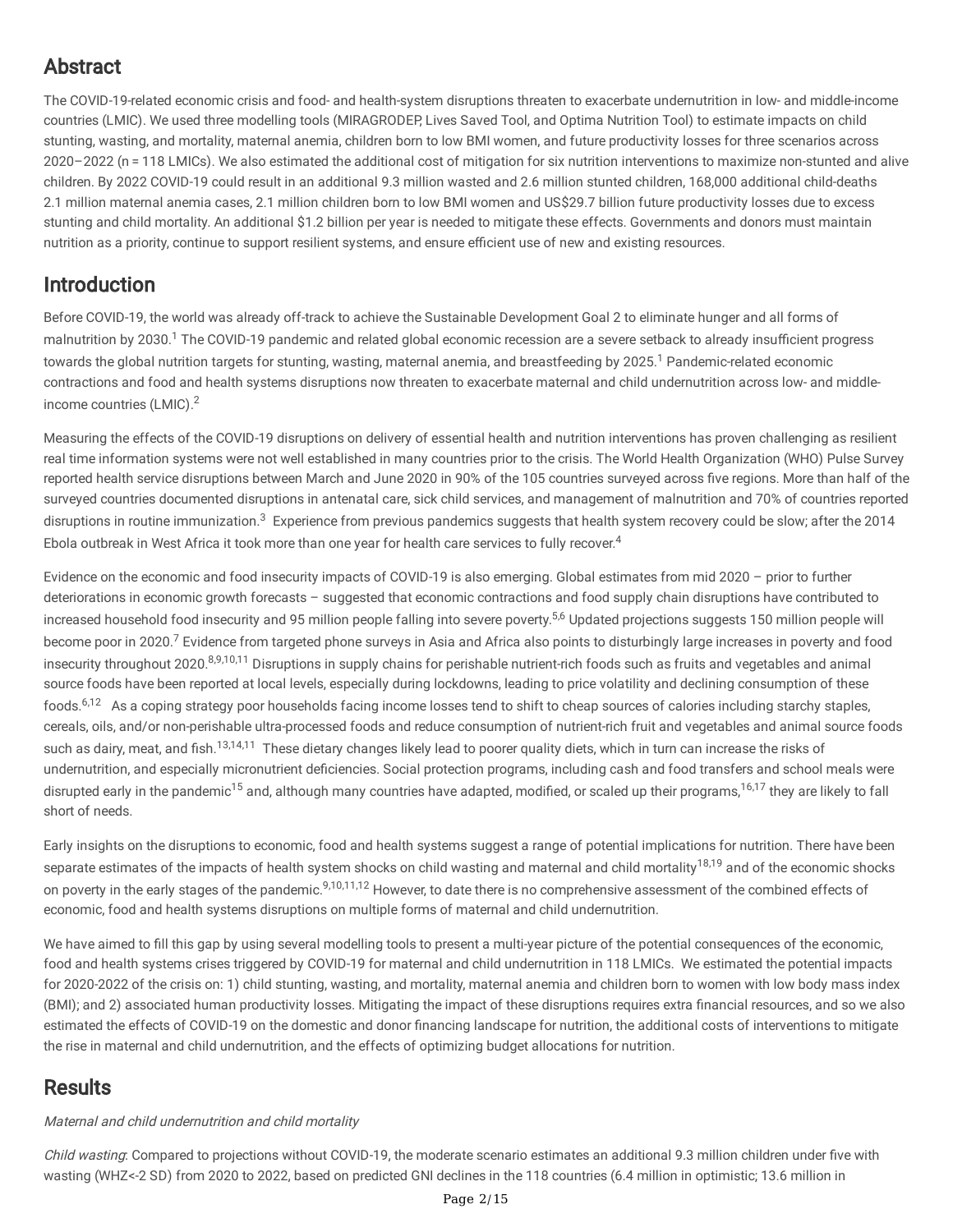pessimistic) (Table 2). Two-thirds of these additional wasted children in the moderate scenario would be in South Asia (6.2 million) and 1.9 million in sub-Saharan Africa.

Child stunting: Under the moderate scenario, an estimated 2.6 million additional children will be stunted in 2022 compared to 2019 due to interruptions in nutrition services and declines in household poverty status. (1.5 million in optimistic; 3.6 million in pessimistic) (Table 2). Almost 1.2 million would be in Sub-Saharan Africa and 790,00 in South Asia (Web Annex 1).

Under 5 mortality: Under the moderate scenario, there will be an estimated 168,000 additional under 5 deaths in the 118 countries over the three years due to predicted increases in child wasting and declines in nutrition intervention coverage (47.000 in optimistic; 283,000 in pessimistic) (Table 2). Consistent with wasting, most of these additional deaths are in South Asia and Sub-Saharan Africa (Web Annex 1). However, under the optimistic scenario, a 10% increase in the treatment of moderate acute malnutrition in 2022 relative to 2019, would contribute to 61,000 "lives saved" in 2022 and reduced net 47,000 deaths over the three years (Table 2).

Maternal anemia and low BMI: The moderate scenario estimates an additional 2.1 million pregnant women with any anemia in the 118 countries in 2020-2022 compared to 2019 (1.0 million in optimistic; 4.8 million in pessimistic) (Table 2). Also an additional 2.1 million children would be born to women with low BMI in 2020-2022 (1.4 million in optimistic; 3.0 million in pessimistic scenario) (Web Annex).

Adverse birth outcomes: Two maternal nutrition interventions introduced in the optimistic scenario in 2022 have a positive impact on small-forgestational-age (SGA) and preterm births and stillbirths: MMS in place of IFA, and balanced energy protein supplementation for malnourished pregnant women. An increase to 10% coverage in 2022 would prevent an estimated 400,000 cases of SGA, 296,000 preterm births and 7,600 stillbirths across the 118 countries.

### Future productivity losses

The estimated additional burden of childhood stunting and child mortality would result in future productivity losses between the ages of 18 and 65 years (using country-specific life expectancy) of \$14.9 billion, \$29.7 billion, and \$44.3 billion under the optimistic, moderate, and pessimistic scenarios, respectively. Additional cases of anemia during pregnancy would result in \$79 million in lost productivity between 2020-2022 (\$36 for optimistic -\$177 million for pessimistic) (Figure 1). Across the three outcomes, these losses represent between 0.1% and 0.3% of current GNI in the sample of 118 countries.

### Financing landscape for nutrition

Since 2002, ODA to nutrition-specific and nutrition-sensitive sectors has on average trended with donor country economic cycles, but with a lag. We ran regressions with GDP growth lags of up to five years, but only the two-year lag is ever statistically significant (always with an elasticity slightly greater than 1). Therefore, like Stuckler et al. (2011), our results are reported with lags of up to two years. For every percentage point increase in national growth there is typically a 1.6 percentage point increase in ODA two years later. For domestic financing, for each one percentage point increase in growth there is a 1.5 percentage point increase in domestic health expenditure, with no time lag. Using the MIRAGRODEP moderate scenario, our dynamic model implies that ODA to nutrition will decline slightly through 2021 before the lagged effect fully manifests in 2022 with a decline of 8.9%. In this scenario ODA does not recover to pre-crisis levels until 2028. Domestic financing for health (including nutrition-specific financing) is projected to fall by 7.2% in 2020, 4.2% in 2021, and 2.2% in 2022, not recovering to pre-crisis levels until the end of the decade unless there is strong recovery in economic growth in LMICs. Relative to no-COVID projections all three disruption scenarios project a significant ODA shortfall to nutrition-relevant sectors through 2030 (19% in pessimistic; 14% in moderate; 9% in optimistic), accompanied by a similar decrease in domestic health budget (Web-Annex).

### Additional financing needs and optimizing existing financing

Based on the projected increases in stunting, wasting, and anemia during pregnancy under the moderate scenario, we estimate an additional \$1.2 billion per annum (\$763 million in optimistic; \$1.7 billion in pessimistic) will be needed to mitigate the impacts of COVID-19 on maternal and child undernutrition (Table 3). Scaling up nutrition interventions with direct and indirect effects on child mortality will also avert additional child deaths.

Improvements in allocative efficiency of six nutrition interventions (Figure 2) could avert some of the indirect effects of COVID-19 on nutrition. Our multi-country analysis suggests that realigning financing from provision of complementary foods towards a more targeted and balanced mix of interventions could lead to as many as 8.2 million (4.9%) fewer stunted children under five in 2022 and 339,000 (2.2%) under-five deaths averted in 2020-2022 compared to a scenario without optimization (Figure 2). The illustrative intervention mix includes an expansion of SAM treatment and infant and young child feeding (IYCF) counselling for children 6-23 months of age in food-secure populations, combined with provision of complementary foods in food-insecure populations, increases in vitamin A supplementation, breastfeeding promotion and balanced energy-protein supplementation to women with a low BMI.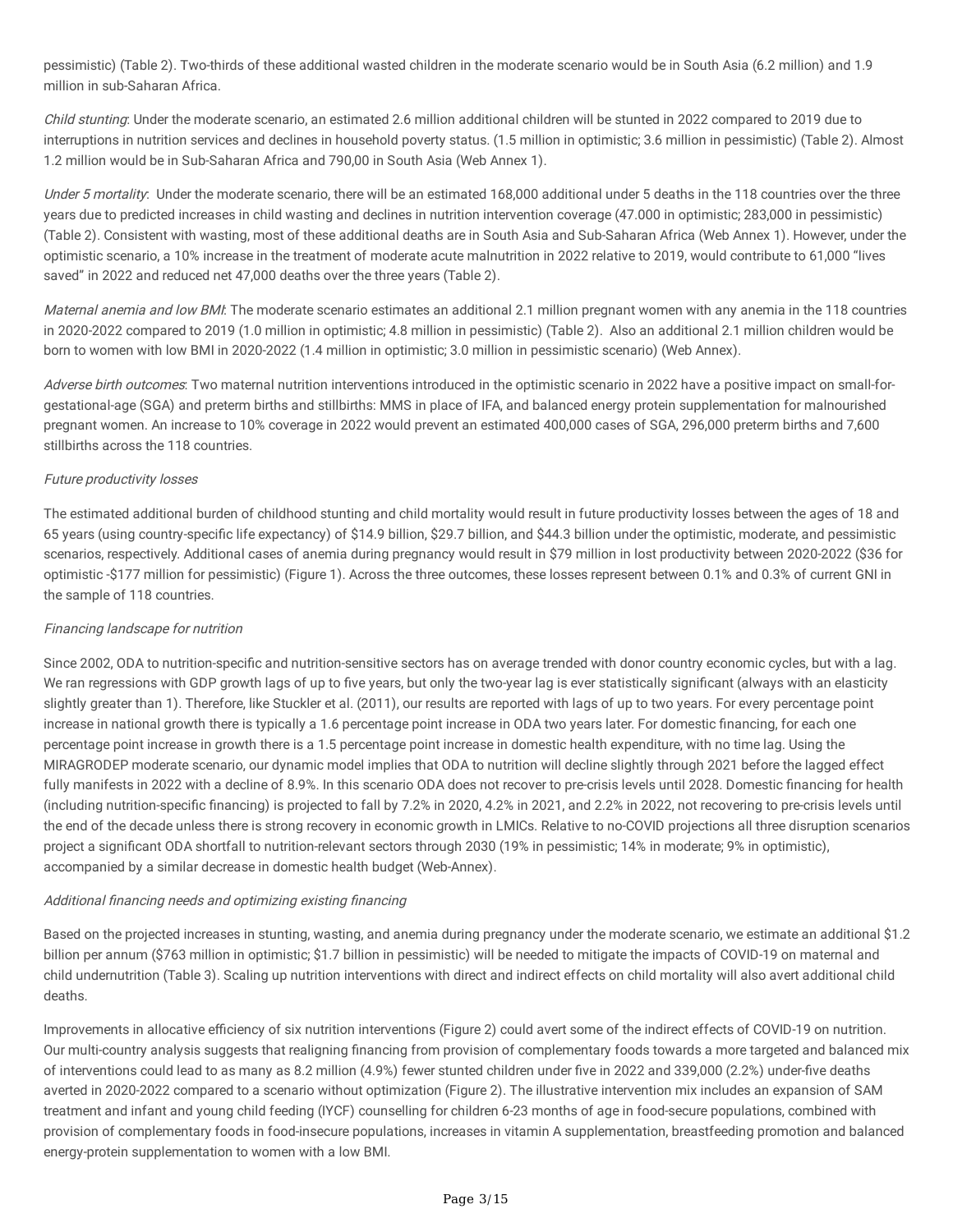## **Discussion**

Our projections demonstrate that, regardless of the scenario, the COVID-19 crisis is expected to have dramatic effects on maternal and child undernutrition and child mortality in the current generation, with massive long-term negative consequences on productivity. The impacts of COVID-19 on health and food systems disruptions, and especially the global economic recession it has triggered, will likely continue at least until the end of 2022 and will jeopardize the efforts of both LMICs and donors to achieve the global nutrition targets and SDGs 2 and 3.

If we focus on the moderate scenario used in our analyses, the changes in GNI per capita due to the COVID-19 crisis could result in an additional 9.3 million wasted children between 2020-2022, a large increase relative to the 47 million wasted children reported in 2019.<sup>20</sup> Reductions in coverage of nutrition services and increases in household food insecurity could add 2.6 million stunted children by 2022 to the estimated 144 million stunted children in 2019. After two decades of global decline in stunting, this would effectively reverse the last year or two of progress. Together these increases in child undernutrition and drops in coverage of essential nutrition services could lead to an estimated 168,000 additional deaths in children under five by 2022. Future productivity losses attributable to increased child stunting and mortality are US\$ 29.7 billion, thereby impacting national economies.

Our estimates for increased stunting may be conservative. The first reason is that we only estimated stunting for children under 5 years of age for the final year (2022) of our projections in order to avoid double counting due to the progressive and cumulative nature of child stunting. Our estimates, therefore, exclude additional stunting cases that developed in 2020-22, but were older than 5 years of age in 2022. Second, the projected increases in maternal anemia (2.1 million cases by 2022) and children born to low BMI women (3 million by 2022) suggest that our estimates for increased stunting may further increase beyond 2022, as poor maternal nutritional status is a major risk factor for adverse birth outcomes and subsequent child malnutrition.<sup>21</sup>

The projected deterioration in nutritional status, child mortality, and lost productivity is sobering and demands immediate cross-sector action. The optimistic scenario signals the potential for the health sector to mitigate short- and long-term negative impacts by focusing on rapidly recovering and even modestly expanding coverage of essential maternal and child nutrition services, including the management and treatment of MAM. The optimistic scenario further suggests that this crisis could be used as an opportunity to accelerate introduction and scale-up of two maternal nutrition interventions - multiple micronutrient supplements (MMS) in place of IFA and balanced energy-protein supplements for low BMI women. UN agencies have specifically called for provision of MMS to pregnant women to ensure adequate micronutrient intakes during the COVID-19 crisis.<sup>22</sup> We have an example of using a crisis to scale-up a "new" intervention in the introduction of Multiple Micronutrient Powder (MNP) during the Tsunami response in Aceh, Indonesia in 2006.<sup>23</sup> Similarly, with promising evidence that small-quantity lipid nutrient supplements may improve growth<sup>24</sup> and reduce the risk of child mortality<sup>25</sup>, countries could consider introducing these supplements as part of COVID-19 response strategies.

Our costing and optimisation estimates illustrate that allocative efficiency gains can be achieved using existing resources. It is notable that breastfeeding promotion (which reduces mortality) and complementary feeding (which reduces stunting) could also act as double duty actions to also reduce obesity and micronutrient deficiencies.<sup>26</sup> Further improvements may be possible through technical efficiency gains, such as reducing the cost of SAM treatment or, as noted previously, switching from IFA to MMS during pregnancy. However, our findings should not be interpreted as prescriptive at the country level. The optimal results and allocative efficiency gains will vary across countries depending on demographics, epidemiological factors, baseline intervention coverages, and context-specific costs, priority targets, delivery platforms and other constraints. Countries need customised analyses to help decide how to deliver more nutrition for the money available.

To mitigate the effects of COVID-19 on child stunting, child wasting and maternal anemia alone, we estimated that at least an additional \$762 million to \$1.7 billion per annum will be needed to achieve the global nutrition targets on top of the additional \$7 billion per annum estimated in 2017. Previous evidence shows that prior to COVID-19, ODA flows towards nutrition-specific and nutrition-sensitive sectors were already significantly below recommended levels of donor financing.<sup>1</sup> Our results offer only a conservative estimate given that they are restricted to child wasting and stunting and maternal anemia, and cover only six nutrition-specific interventions using pre-COVID-19 cost assumptions. Critically, policies and interventions that address the economic and food systems drivers of nutrition are just as important as those that address health determinants.<sup>27,28</sup> Panel 1 proposes a set of critical actions across health, food and social protection systems that countries should prioritize to mitigate the potentially devastating impacts of the COVID-19 pandemic on maternal and child nutrition.

It is reassuring to see that governments have indeed begun to implement various mitigation and adaptation measures to ensure safe delivery of essential nutrition services, to maintain adequate food supply, and to offset losses in income and widespread food insecurity. Examples of strategies that countries have adopted to prevent interruption of essential health and nutrition services include use of digital health technologies, mobile medical teams or campaigns (e.g. vaccination campaigns), task shifting and additional training of staff, home delivery of food and supplements, transport/financial support to patients, and strengthening of community outreach networks, among others<sup>3,29</sup>. To maintain an adequate food supply, countries are exploring interventions to improve short to medium term agricultural production<sup>30,31</sup> while programs working with small and medium enterprises (SMEs) have supported the adaptation of marketing, sales and distribution strategies as a result of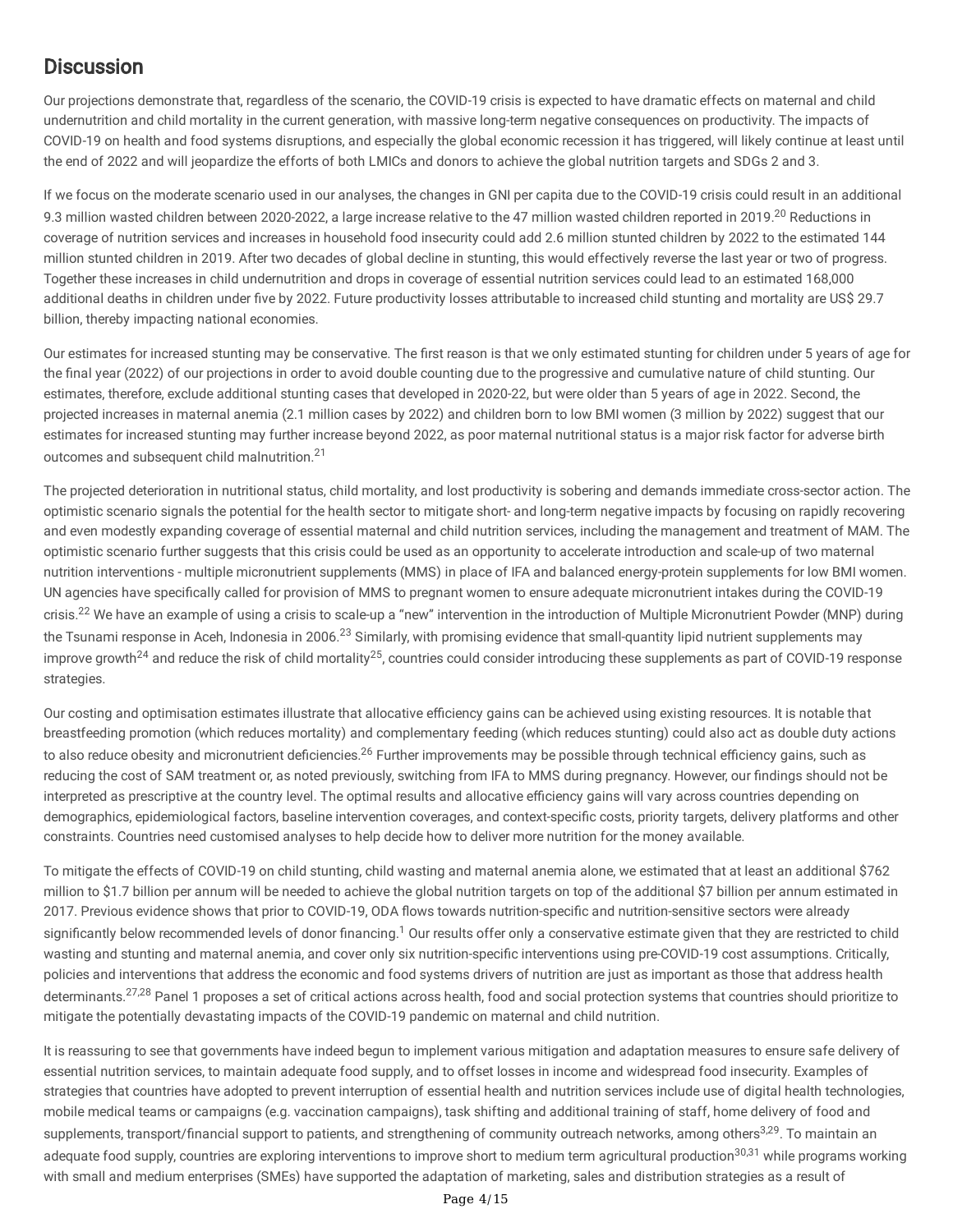disruptions in value chains.<sup>29</sup> To mitigate the impacts of the economic crisis on income losses and food insecurity, governments have implemented, adapted, or scaled up social safety net programs including cash and food transfers in more than 200 countries.<sup>16,32,33</sup> However, little information is available on the efficiency and effectiveness of mitigation measures in health, food, and social protection systems. Moreover, it is likely that they these interventions stretch government budgets, fail to meet the overwhelming need for these interventions given the devastating impact of COVID-19 on poverty levels, and leave many of the most vulnerable behind, including women, migrant or refugee populations, and the ultra-poor, to name a few.<sup>34</sup>

Our analyses have some limitations. First, uncertainty is present in all modelling exercises. Pessimistic and optimistic scenarios were developed to reflect this, but the models do not account for the different trajectories that national and subnational economic, health and food systems may take depending on differences between countries in current and new waves of infection and/or mitigation efforts. Second, the paucity of pre-COVID baseline data across LMICs on dietary intake, micronutrient status and obesity precluded modelling the effects on the pandemic on all forms of malnutrition. However, the reported disruptions in supply chains for perishable nutrient-rich foods and related drops in availability, affordability, and consumption<sup>35</sup> suggest potentially large impacts on micronutrient deficiencies and rising obesity.<sup>36</sup>

In conclusion, the COVID-19 pandemic has created a nutritional crisis in LMICs. Without swift and strategic responses by subnational, national, regional, and international actors, COVID-19 will reverse years of progress and exacerbate disparities in disease, malnutrition, and mortality, and jeopardize human capital development and economic growth for the next generation.<sup>37</sup> We must act now to strengthen the delivery of policies and direct and indirect nutrition interventions across health- food- and social protection systems, both in the immediate and longer-term. Additional ODA and domestic funding, as well as better use of existing resources, will be critical to mitigate the damage from COVID-19 and reinvigorate efforts to achieve global targets and safeguard good nutrition for all, now and in the future.

## **Methods**

### Estimating effects on maternal and child undernutrition and child mortality

In order to estimate the overall indirect effects of COVID-19 on maternal and child undernutrition and child mortality and explore possible mitigation strategies we used a five-step process across three assumption scenarios (pessimistic, moderate, optimistic) (Table 1).

In the first step, we estimated changes in gross national income (GNI) per capita and poverty (% population<\$1.90 per day) due to COVID-19 disruptions across 2020, 2021 and 2022 in 118 LMICs, using three different economic recovery scenarios. Second, we translated these different projections for GNI per capita into country-specific changes in the prevalence of different levels of child wasting and maternal low BMI status using a recent statistical analysis that linked growth shocks to wasting and low BMI risks. Third, we inputted the estimates of poverty and wasting, along with assumptions about levels of disruption of health and nutrition services, into the Lives Saved Tool (LiST) to estimate changes in under-five mortality, stunting and maternal anemia. Finally, we used the Optima-Nutrition model to explore possible strategies to mitigate the predicted increases in undernutrition and child mortality. The methods and inputs for each of these steps are detailed below.

For the first step we used MIRAGRODEP, a global computable general equilibrium model linked to country-specific household survey data, to predict the effects of COVID-19 disruptions on GNI per capita, household incomes and \$1.90/day poverty rates between 2020-2022.<sup>38</sup> MIRAGRODEP inputs include international trade and financial disruptions, as well as projected country estimates of COVID-19 cases and associated prevention measures (e.g. lockdowns). The economic channels of disruption included changes in labor force participation and labor productivity due to lockdown policies, increased morbidity and mortality, reduced efficiency of domestic and international transportation of goods, reduced consumer demand for in-person services (e.g. restaurants), and international shocks to trade and financial flows (e.g. reduced demand for oil). For 2020, we modelled a single GNI scenario, as there is less uncertainty on the extent of economic disruption. (MIRAGRODEP results for 2020 were compared to the most recent economic forecasts from a range of international agencies.) However, we opted to model three different scenarios for economic recovery from the pandemic in 2021 and 2022. The optimistic scenario assumed a fast V-shaped economic recovery with economic activity accelerating quickly from 2021 onwards. The moderate scenario assumed a second infection wave into 2021 results in a "stop-start" W-shaped recovery. The pessimistic scenarios assumed a protracted U-shaped recovery with continued economic disruptions in 2021 and most countries not returning to pre-COVID-19 per capita income levels by 2022 (Table 1). For this analysis, the magnitude of macroeconomic disruption for the three scenarios is measured as the percentage difference between GNI per capita with and without COVID-19, while impacts on poverty – which are also used as a proxy for food insecurity (see below) – are measured as the difference in \$1.90/day poverty rates with and without COVID-19.

Second, we used elasticities from a recent study<sup>39</sup> that linked economic growth (GNI) shocks to child wasting and maternal low BMI risks to generate predicted changes in wasting and low BMI prevalence. Specifically, that study linked 177 Demographic Health Surveys from 52 LMICs to national level GNI growth shocks, and uncovered statistically significant negative relationships between changes in GNI per capita and: 1) changes in the prevalence of any (<-1SD WHZ), moderate/severe (<-2SD WHZ), and severe (<-3SD WHZ) wasting among children 0-59 months old and 2) prevalence of low Body Mass Index (BMI, <18.5 kg/m2) among mothers 15-49 years old. The corresponding elasticities from that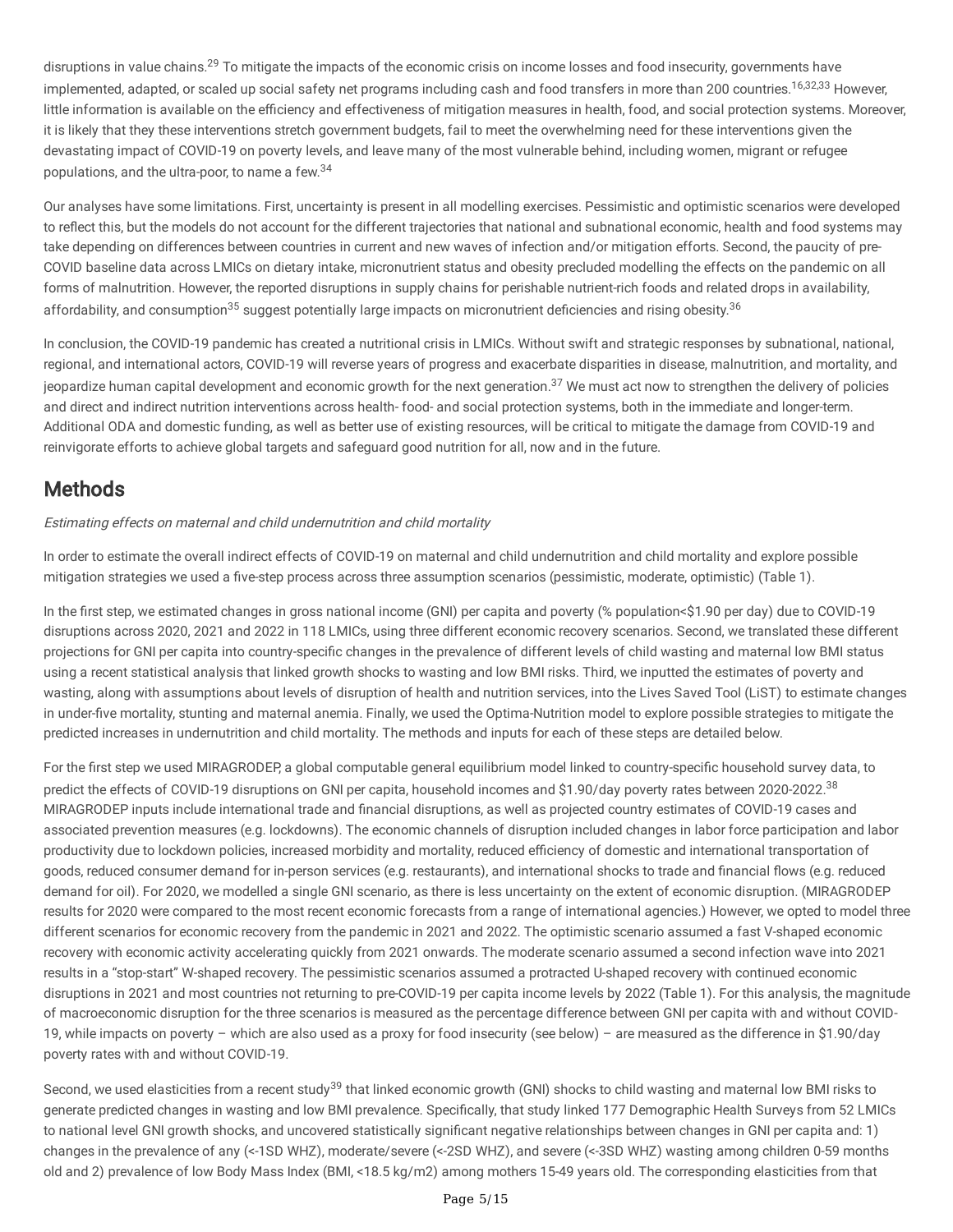study were then applied to country-specific GNI growth projections from MIRAGRODEP, population projections and baseline undernutrition estimates from LiST to estimate increases in the number of children with wasting and number of women with low BMI as a result of the COVID-19 crisis.

LiST includes country-specific population projections and other baseline assumptions from publicly available data sources.<sup>40</sup> This analysis included 118 LMIC with sufficient coverage data (Web Annex 4); together these countries include over 95% of both global under-five deaths and stunted children. Mean annual coverage reduction assumptions for five preventive interventions across the three scenarios are consistent with the analyses by Roberton et al<sup>18</sup> and in line with disruptions reported elsewhere in 2020. (Table 1) We also included treatment of severe acute malnutrition (SAM) with similar coverage reduction assumptions but did not assume changes in coverage of treatment of moderate acute malnutrition (MAM), except in the optimistic scenario for 2022. For household food insecurity assumptions, which influence the type of complementary feeding intervention applied (public provision of complementary foods in food insecure households versus only nutrition counseling in food secure households), we used the annualized MIRAGRODEP < \$1.90/day poverty projections.

As detailed in Table 1 we assumed that service disruptions would continue after initial lockdowns but would become less severe over time and in all three scenarios would recover to half of the 2020 drop in 2021. Possible sources of ongoing disruptions include 1) health workers becoming infected and/or are diverted to care with new virus waves, 2) reduced use of available services by the population due to perceived risk of exposure and 3) reduced financing over time due to economic impacts. For 2022, coverage levels in the pessimistic scenario remained lower than pre-COVID-19 baselines, while they returned to 2019 levels in the moderate scenario. For the optimistic scenario in 2022: (1) coverage for the majority of interventions was increased by 5% relative to 2019; (2) for treatment of MAM in children 6-59 months coverage increased to 10%; (3) multiple micronutrient supplements (MMS) replaced IFA during pregnancy; and (4) balanced protein-energy supplementation for pregnant women with low BMI was added at 10% coverage. We estimated the impacts of these last three interventions added in 2022 on adverse birth outcomes and under 5 child deaths.

### Effects on long-term productivity

We used the Human Capital Approach to estimate lost productivity from the nutrition-related impacts of the COVID-19 pandemic. This approach calculates the present value of future productivity based on potential wages and potential time in the workforce.<sup>41</sup> This approach is similar to that adopted for estimating the benefits of scaling up nutrition interventions in Shekar et al.<sup>42</sup> For this study, we used GNI per capita as a measure of average future wages. Estimates of lost productivity were calculated separately for outcomes of stunting, nutrition-related child mortality, and maternal anemia. Total excess cases of each outcome were based on the results of the LiST modelling previously described.

For each child death, years of potential productivity were calculated as the difference between age 18 and the country-specific life expectancy or age 65, whichever is lower. The total number of children with potential lost productivity due to premature mortality was adjusted by the probability of death between age 5 and 18. Each year of productivity was valued using GNI per capita (current US\$) adjusted for annual GNI growth, percent lifetime earnings that can be realized<sup>43</sup> and labor share of income. Future lost productivity was discounted at 3% per year.<sup>44,45</sup> For total lost productivity in each country, the lost productivity from each death is summed across all years of lost productivity and multiplied by the adjusted number of deaths.

The estimates of lost productivity for additional stunting cases used a similar approach as that described for child deaths. However, since stunting is expected to reduce future productive capacity for each child and not prevent future labor force participation, only this reduced productive capacity would be considered as potential lost productivity. Previous research estimated that decreased cognitive development due to early childhood malnutrition marked by stunting could lead to 21 percent reduction in adult earnings.<sup>46</sup> Therefore, the approach described for estimating lost productivity due to premature deaths were applied to the additional number of stunting cases and multiplied by 21 percent to derive an estimate for the productivity lost attributable to these additional stunting cases.

Excess cases of anemia in pregnant women were translated into lost earnings due to decreased labor productivity based on the methods described in Horton and Ross (2003)<sup>46</sup>. The level of productivity lost due to anemia differs depending on whether employment is in heavy manual labor, light manual labor, or service industry, with attributed productivity reductions of 17%, 5%, and 4% respectively. For each country, the distribution of types of labor engaged in by women was derived from the World Development Indicators (WDI) database. The proportion of women employed in agriculture, industry, and services were categorized as heavy manual labor, light manual labor, and service labor, respectively. Lost productivity was calculated separately for each category of employment as a product of per capita GNI, number of additional cases of maternal anemia in each year, percent of female employment in the specific category, and the associated reduction in productivity in that category due to anemia. These estimates were adjusted for female labor force participation and labor share of income. Total lost productivity for each country was the sum of estimated productivity lost across the three employment categories and the three years (2020-2022) modelled, discounted at 3% per year.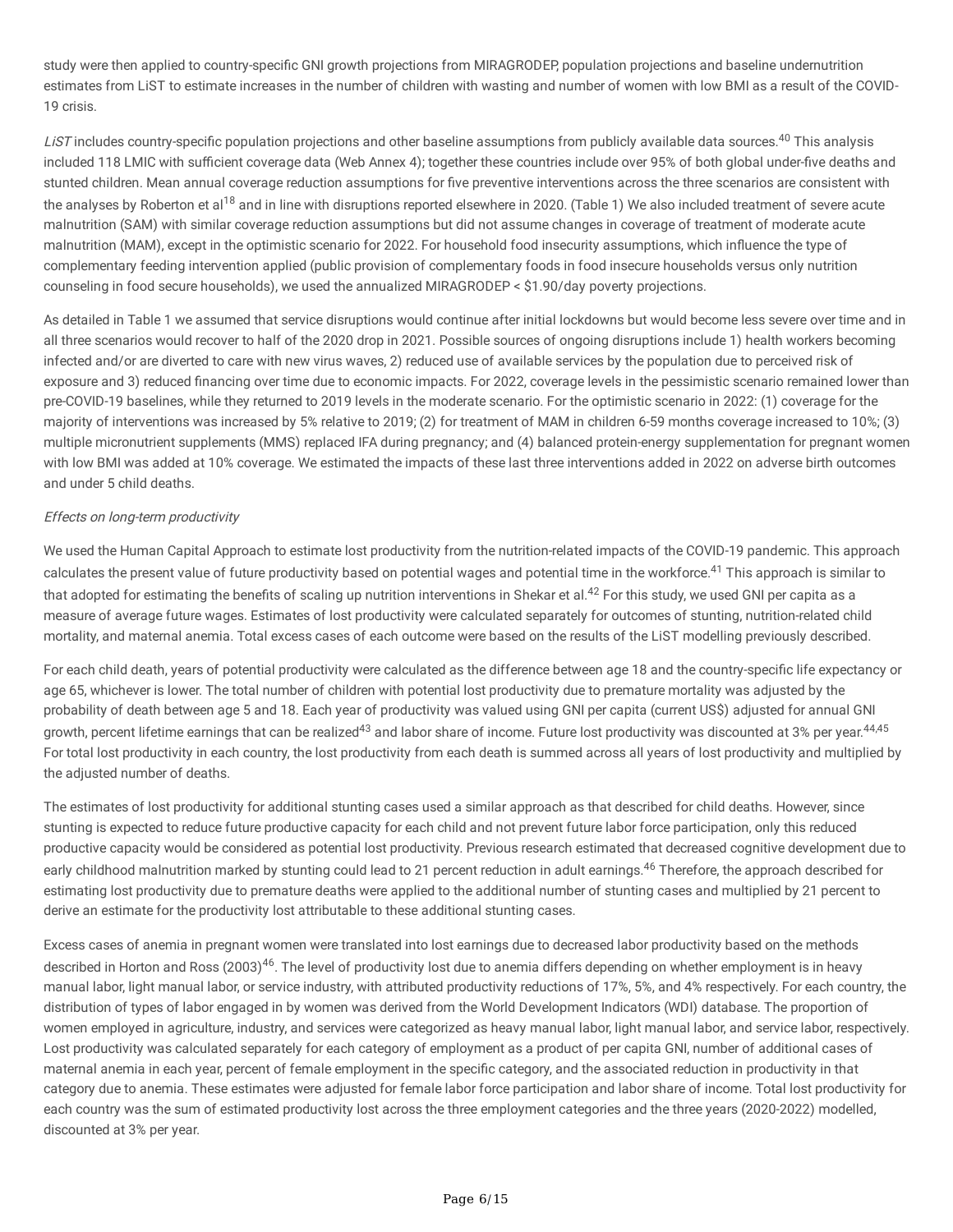### Effects on the financing landscape for nutrition

To project how available donor and domestic resources for nutrition are expected to change across the three disruption scenarios, we developed a modelling approach based on Stuckler et al<sup>47</sup>. First, using Creditor Reporting System (CRS) data on official development assistance (ODA) from 2002-2018<sup>48</sup>, we ran a panel regression to estimate the elasticity of aid to nutrition-specific and nutrition-sensitive sectors with respect to donor countries' economic growth. Then, we multiplied that elasticity by the MIRAGRODEP GNI growth projections to estimate the expected levels of aid to those sectors between 2020 and 2030. We conducted an analogous procedure to project the effect of domestic economic growth on domestic government health spending, using National Health Accounts panel data from WHO's Global Health Observatory<sup>49</sup> for the 118 countries used in the Optima Nutrition model.

## Estimating additional intervention costs and optimized nutrition budget allocations

The Investment Framework for Nutrition estimated that approximately \$7 billion per annum was needed to reach the WHA targets for stunting, wasting, maternal anemia, and breastfeeding by 2025.<sup>42</sup> Given the disruptions caused by the COVID-19 pandemic, we anticipate that more resources will be needed to address the increased burden of malnutrition. We estimated the additional resource needs to address the expected increased in stunting, wasting, and maternal anemia as the product of additional burden of each outcome estimated from the LiST modelling and the cost per case of stunting or anemia averted or case of severe wasting treated.

We used the Optima Nutrition model<sup>50</sup> to illustrate how 2021-2022 financing could be optimally allocated across six nutrition interventions to maximize the number of "alive and non-stunted" children. Optima Nutrition is a cohort model that tracks children until five years of age, categorised according to their mother's breastfeeding practices, family economic status, height-for-age (stunting) status and weight-for-height (wasting) status. Children in the model can die from a range of age-specific causes, with the relative risks of dying from each cause related to the child's breastfeeding, stunting and wasting status. Interventions can improve nutritional outcomes directly or indirectly by reducing risk factors including birth outcomes and diarrhoea incidence. The model includes an optimisation algorithm, which can be used to incrementally shift a fixed amount of funding between interventions until it achieves a budget allocation that maximizes (or minimizes) a given objective. For this analysis the objective of maximizing alive and non-stunted children was selected to identify a priority mix of interventions to both reduce mortality from severe wasting and reduce stunting.

For each of the 118 LMICs, the total expenditure on the six nutrition interventions in 2019 and 2020 was estimated by multiplying coverage estimates from LiST from the moderate scenario (Table 1) by country-specific unit costs (Web Annex). Given evidence for a lagged decline in ODA starting in 2022 (Web Annex), we assumed total available financing for the nutrition interventions in 2021 and 2022 would equal total 2019 expenditure. The model was projected for 2020-2022 inclusive. The pre-optimization epidemiological projections and intervention coverages were aligned with the moderate scenario (Table 1) and were compared to outcomes when the funding was optimized to determine the maximum number of stunting cases and child deaths that could be averted through allocative efficiency.

### Data availability statement:

Data that supported the final findings of this study have been deposited here: <https://drive.google.com/drive/folders/1AVqEF7gYTGmJENlya3UbUxO6A2fKBQm6?usp=sharing>

### Code availability statement:

All software (modelling tools) used in the analyses of this study have been referenced before and are available here: (1)MIRAGRODEP: [https://www.ifpri.org/publication/miragrodep-model;](https://www.ifpri.org/publication/miragrodep-model) (2) The Lives Saved Tool (LiST): <https://www.livessavedtool.org/resources> ; (3) The Optima Nutrition model: <https://optimamodel.com/nutrition/> .

## **Declarations**

### The Standing Together for Nutrition Consortium:

The Standing Together for Nutrition (STfN) consortium is a multidisciplinary consortium of nutrition, economics, food and health system experts, currently consisting of 51 individuals from 32 organisations in HIC and LMIC, working to address the scale and reach of COVID-related nutrition challenges (See Web Annex 3).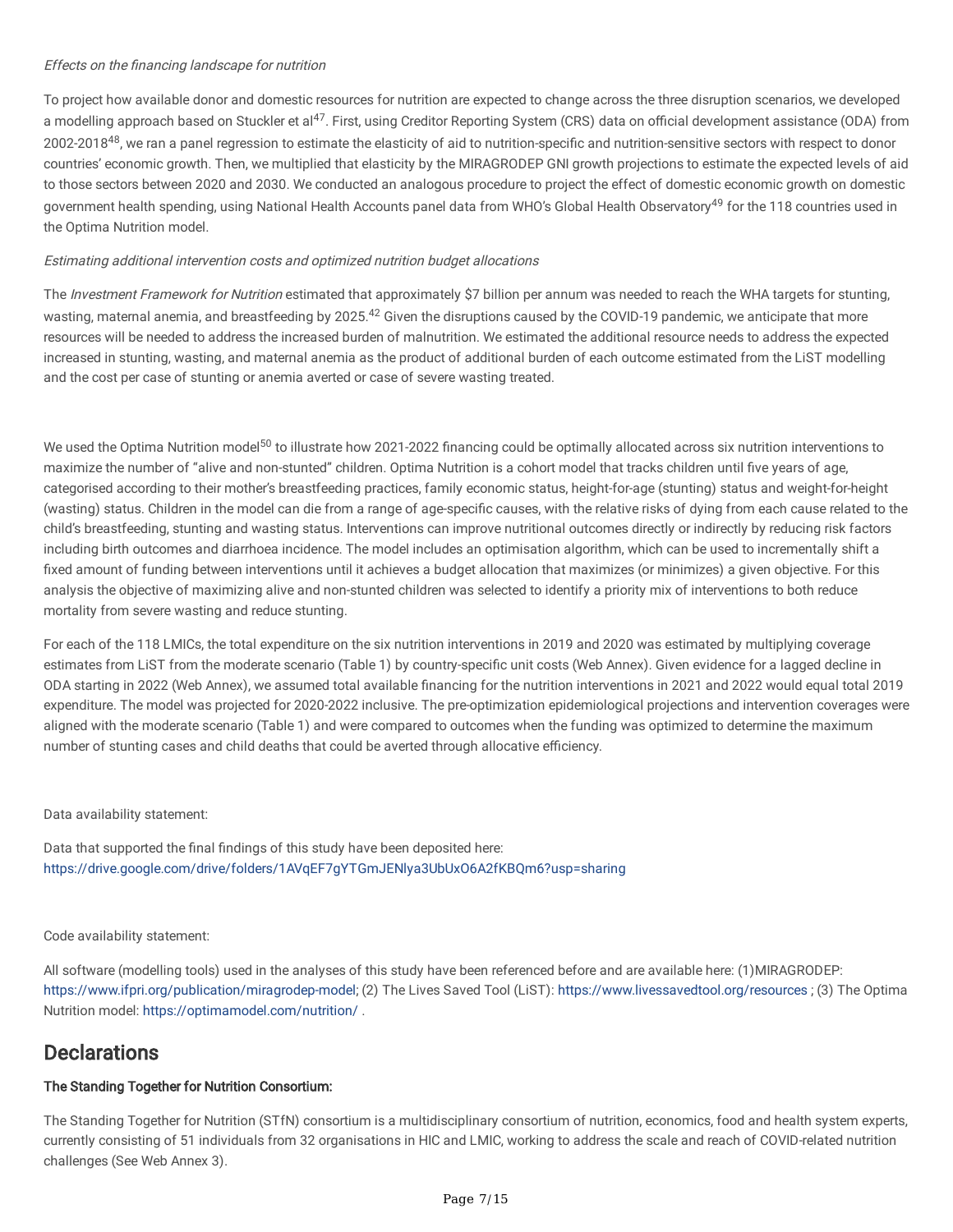The authors contributions were as follows:

Writing and modelling group responsible for conceptualization, design of the study, primary analyses and the main paper writing and editing JKA, REB, DH, RH, SO, MR, NS, MS, NW.

Contributors involved in conceptualization, analyses of sub-section, writing of panels or sub-sections: AF, LH, DL, AS, MT.

Contributors involved in conceptualization and review of final paper: see web annex.

All authors were involved in the conceptualization and reviewed and approved the final version of the manuscript.

#### Affiliations:

Micronutrient Forum, Washington, DC 20005-3915, USA (SO); World Bank Washington DC, USA (JKA, MS); Johns Hopkins Bloomberg School of Public Health, Baltimore MD, USA (REB, NW, RH, AS); International Food Policy Research Institute (IFPRI), Washington, DC, USA (DH, MR, NC, DL, PM); Burnet Institute, Melbourne, VIC, Australia (NS); Wageningen University & Research, Wageningen, NL (IB); World Food Programme, Rome, IT (SDP); Results for Development (R4D), Washington, DC, USA (AF); Global Alliance for Improved Nutrition (GAIN), Geneva, CH (LH); City, University of London, London, UK (CH); independent (AH); Asian Development Bank (MT); and University of Washington, Seattle, WA, USA (CL)

### Declaration of Interest:

SO, DH, MR, LH and AF have received financial support from the Children's Investment Fund Foundation in support for this research. The funders had no role in the analysis and interpretation of the evidence or in writing the paper and the decision to submit for publication. The other authors declare that they have no conflicts of interest. As corresponding author Saskia Osendarp states that she has full access to all data and final responsibility for the decision to submit for publication.

### Acknowledgements

The authors thank Anouk de Vries and Catrin Kissick for their support in manuscript preparation and Inge Brouwer, Namukolo Covic, Saskia de Pee, Corinna Hawkes, Anna Herforth, Carol Levin and Purnima Menon for their critical review of the final paper and for providing input in previous versions of the manuscript. REB, NW, RH, A, JKA and MS have received financial support from the Bill & Melinda Gates Foundation (BMGF) for their contributions to this research. Some of the underlying modelling used in this work has received indirect nancial support from the United States Agency for International Development, but the views and opinions expressed in this paper do not necessarily represent the views and opinions of BMGF or USAID.

#### Funding

The work on this study was supported by a grant from the Children's Investment Fund Foundation (CIFF). The funders were not involved in the writing of this manuscript and agreed on having this paper published as "free to access".

## References

1. Development Initiatives. 2020 Global Nutrition Report: Action on equity to end malnutrition [Internet]. The Global Nutrition Report's Independent Expert Group. 2020. Available from:

https://globalnutritionreport.org/documents/566/2020\_Global\_Nutrition\_Report\_2hrssKo.pdf

- 2. Headey D, Heidkamp R, Osendarp S, Ruel M, Scott N, Black R, et al. Impacts of COVID-19 on childhood malnutrition and nutrition-related mortality. Lancet. 2020;
- 3. World Health Organisation. World Health Organization. (2020). Pulse survey on continuity of essential health services during the COVID-19 pandemic: interim report, 27 August 2020. World Health Organization [Internet]. 2020 [cited 2020 Dec 6]. Available from: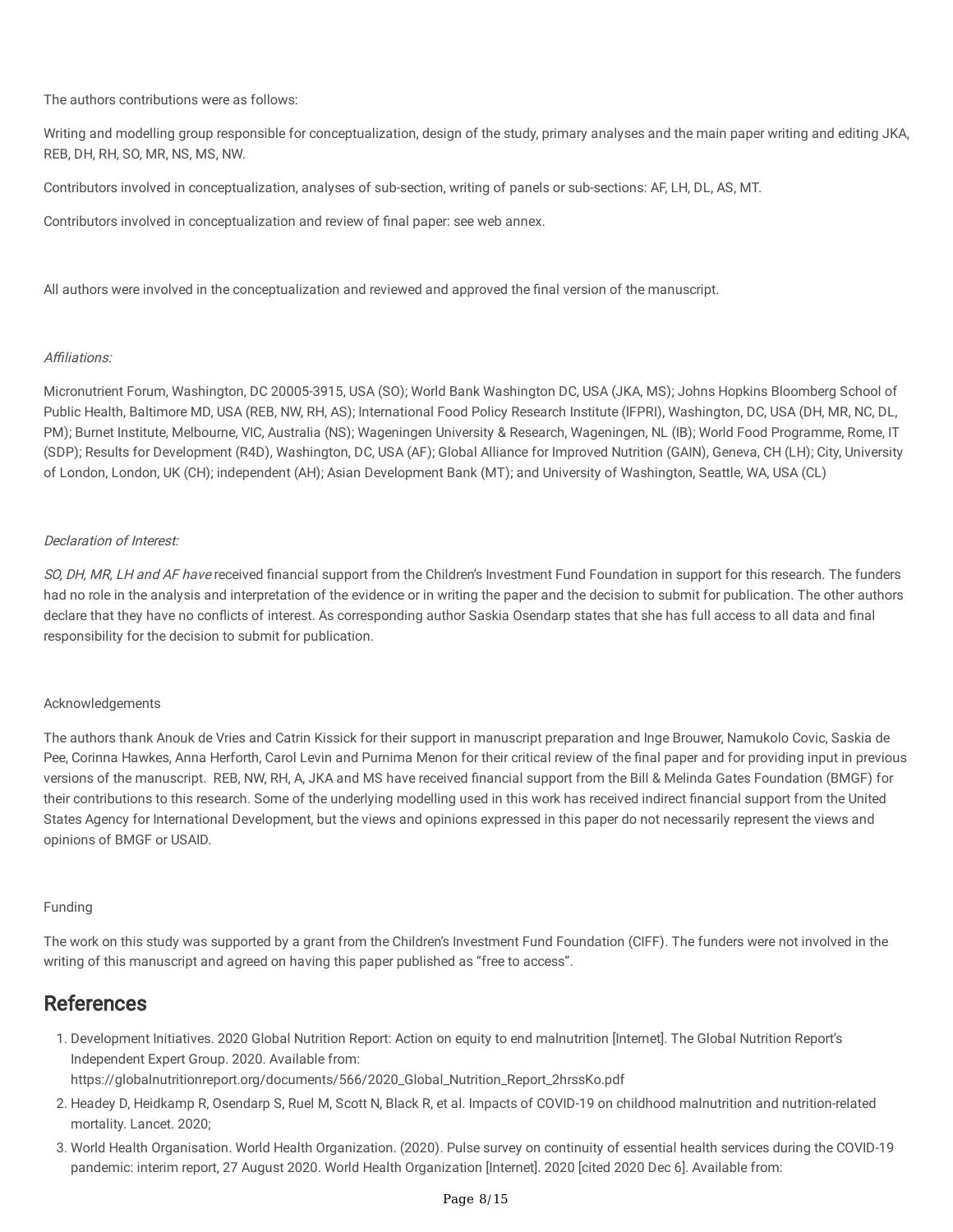https://apps.who.int/iris/bitstream/handle/10665/334048/WHO-2019-nCoV-EHS\_continuity-survey-2020.1-eng.pdf? sequence=1&isAllowed=y

- 4. Barden-O'Fallon J, Barry MA, Brodish P, Hazerjian J. Rapid Assessment of Ebola-Related Implications for Reproductive, Maternal, Newborn and Child Health Service Delivery and Utilization in Guinea. PloS Curr. 2015;7.
- 5. Laborde D, Martin W, Swinnen J, Vos R. COVID-19 risks to global food security. Science (80- ) [Internet]. 2020 Jul 31;369(6503):500 LP 502. Available from: http://science.sciencemag.org/content/369/6503/500.abstract
- 6. Laborde D, Smaller C. What Would it Cost to Avert the COVID-19 Hunger Crisis? [Internet]. 2020 [cited 2020 Oct 25]. Available from: https://ecommons.cornell.edu/handle/1813/70172
- 7. World Bank Group. REVERSALS OF FORTUNE [Internet]. 2020 [cited 2020 Dec 6]. Available from: https://openknowledge.worldbank.org/bitstream/handle/10986/34496/9781464816024.pdf
- 8. Hamadani JD, Hasan MI, Baldi AJ, Hossain SJ, Shiraji S, Bhuiyan MSA, et al. Immediate impact of stay-at-home orders to control COVID-19 transmission on socioeconomic conditions, food insecurity, mental health, and intimate partner violence in Bangladeshi women and their families: an interrupted time series. Lancet Glob Heal [Internet]. 2020;8(11):e1380–9. Available from: http://www.sciencedirect.com/science/article/pii/S2214109X20303661
- 9. Headey D, Goudet S, Lambrecht I, Oo Z, Maffioli EM, Toth R. Poverty and Food Insecurity during COVID-19: Telephone survey evidence from mothers in rural and urban Myanmar.
- 10. Amare M, Abay K, Tiberti L, Chamberlin J. Impacts of Covid-19 on Food Security: Panel Data Evidence from Nigeria. SSRN Electron J. 2020;
- 11. Kansiime MK, Tambo JA, Mugambi I, Bundi M, Kara A, Owuor C. COVID-19 implications on household income and food security in Kenya and Uganda: Findings from a rapid assessment. World Dev. 2021;
- 12. Wolle A, Hirvonen K, de Brauw A, Baye K, Abate GT. Household food consumption patterns in Addis Ababa, Ethiopia. Strategy Support Program [Internet]. 2020. (Strategy Support Program -Working Paper 139). Available from: https://www.ifpri.org/publication/householdfood-consumption-patterns-addis-ababa-ethiopia%0AAccessed: 2020-11-03%0A
- 13. Ammar A, Brach M, Trabelsi K, Chtourou H, Boukhris O, Masmoudi L, et al. Effects of COVID-19 home confinement on eating behaviour and physical activity: Results of the ECLB-COVID19 international online survey. Nutrients. 2020;
- 14. Harris J, Depenbusch L, Pal AA, Nair RM, Ramasamy S. Food system disruption: initial livelihood and dietary effects of COVID-19 on vegetable producers in India. Food Secur. 2020;
- 15. UNESCO. Prioritize health and well-being now and when schools reopen [Internet]. 2020. Available from: https://en.unesco.org/news/prioritize-health-and-well-being-now-and-when-schools-reopen
- 16. Gentilini U, Almenfi M, Orton I, Dale P. Social Protection and Jobs Responses to COVID-19: A Real-Time Review of Country Measures [Internet]. Social Protection and Jobs Global Practice. 2020. Available from: http://hdl.handle.net/10986/33635
- 17. Nishtar S. Ehsaas Emergency Cash : A digital solution to protect the vulnerable in Pakistan during the COVID-19 crisis. 2020;0–37.
- 18. Roberton T, Carter ED, Chou VB, Stegmuller AR, Jackson BD, Tam Y, et al. Early estimates of the indirect effects of the COVID-19 pandemic on maternal and child mortality in low-income and middle-income countries: a modelling study. Lancet Glob Heal [Internet]. 2020 Jul 1 [cited 2020 Aug 17];8(7):901–9. Available from: www.thelancet.com/lancetgh
- 19. KC A, Gurung R, Kinney M V., Sunny AK, Moinuddin M, Basnet O, et al. Effect of the COVID-19 pandemic response on intrapartum care, stillbirth, and neonatal mortality outcomes in Nepal: a prospective observational study. Lancet Glob Heal [Internet]. 2020 Oct 1 [cited 2020 Oct 25];8(10):e1273–81. Available from: www.thelancet.com/lancetgh
- 20. Fore HH, Dongyu Q, Beasley DM, Ghebreyesus TA. Child malnutrition and COVID-19: the time to act is now. Lancet [Internet]. 2020 Jul [cited 2020 Aug 17];0(0). Available from: https://linkinghub.elsevier.com/retrieve/pii/S0140673620316482
- 21. Black RE, Alderman H, Bhutta ZA, Gillespie S, Haddad L, Horton S, et al. Maternal and child nutrition: Building momentum for impact. The Lancet. 2013.
- 22. WFP, UNICEF, Global Nutrition Cluster G. Protecting Maternal Diets and Nutrition Services and Practices in the Context of COVID-19 [Internet]. 2020 [cited 2020 Nov 1]. Available from: https://fr.en-net.org/forum/31.aspx
- 23. de Pee S, Moench-Pfanner R, Martini E, Zlotkin SH, Darnton-Hill I, Bloem MW. Home fortification in emergency response and transition programming: Experiences in Aceh and Nias, Indonesia. Food Nutr Bull. 2007;
- 24. Das JK, Salam RA, Hadi YB, Sheikh SS, Bhutta AZ, Prinzo ZW, et al. Preventive lipid-based nutrient supplements given with complementary foods to infants and young children 6 to 23 months of age for health, nutrition, and developmental outcomes. Cochrane Database of Systematic Reviews. 2019.
- 25. Stewart CP, Wessells KR, Arnold CD, Huybregts L, Ashorn P, Becquey E, et al. Lipid-based nutrient supplements and all-cause mortality in children 6-24 months of age: A meta-analysis of randomized controlled trials. Am J Clin Nutr. 2020;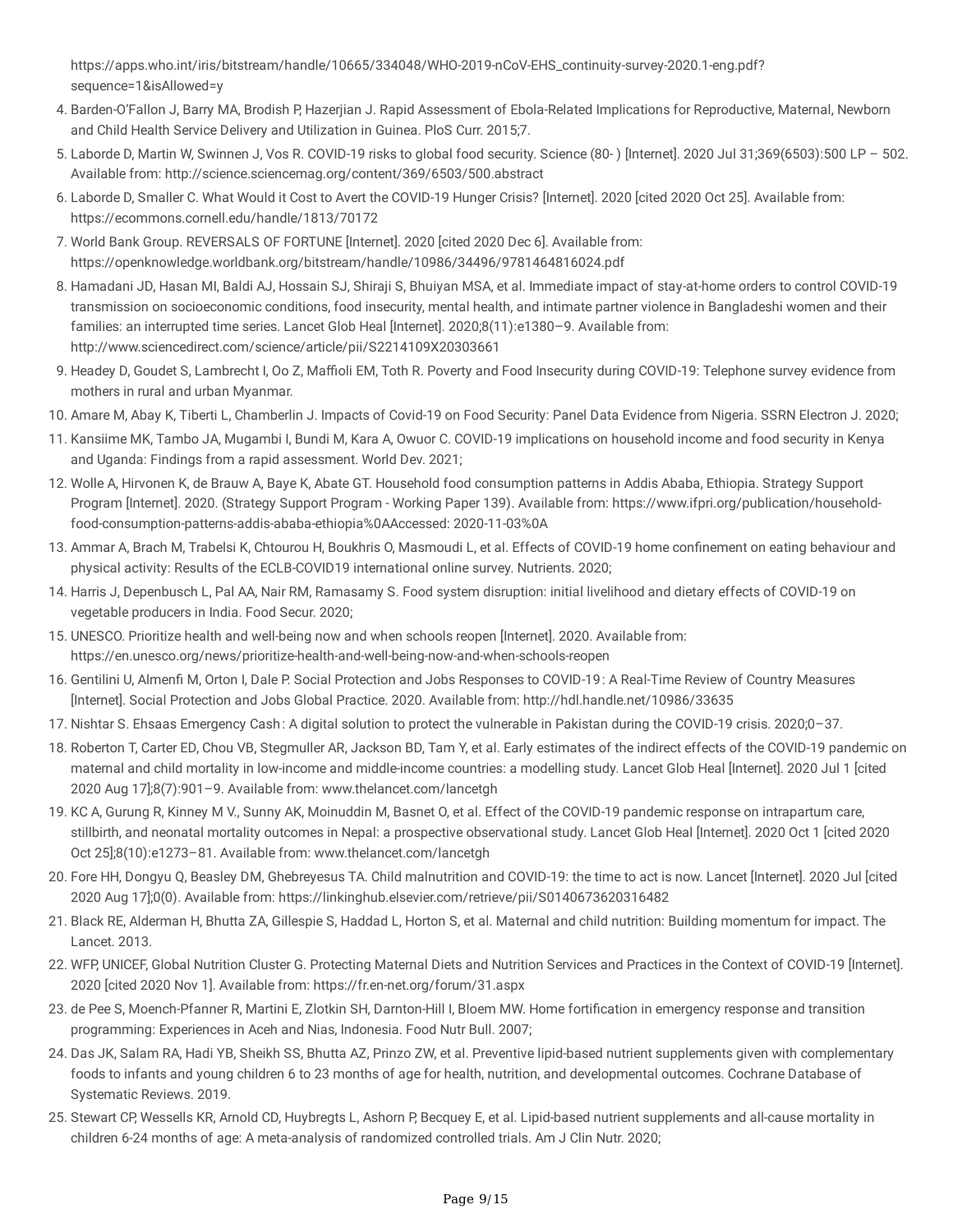- 26. Hawkes C, Ruel MT, Salm L, Sinclair B, Branca F. Double-duty actions: seizing programme and policy opportunities to address malnutrition in all its forms. Lancet. 2019;395(10218):142–55.
- 27. Bhutta ZA, Akseer N, Keats EC, Vaivada T, Baker S, Horton SE, et al. How countries can reduce child stunting at scale: lessons from exemplar countries. Am J Clin Nutr [Internet]. 2020 Jul 21 [cited 2020 Nov 1];112(2):894S-904S. Available from: https://academic.oup.com/ajcn/.
- 28. Gillespie S, van den Bold M. Stories of Change in nutrition: An overview. Glob Food Sec [Internet]. 2017 Jun 1 [cited 2020 Nov 3];13:1–11. Available from: https://www.sciencedirect.com/science/article/pii/S2211912416301006
- 29. BIFAD. BIFAD Covid-19 and Nutrition -Impacts Field Innovations and the Way Forward September 142020. In 2020. Available from: https://www.usaid.gov/sites/default/files/documents/BIFAD\_-\_Covid\_19\_and\_Nutrition\_-\_Impacts\_Field\_Innovations\_and\_the\_Way\_Forward\_September\_14\_2020.pdf
- 30. Amjath-Babu TS, Krupnik TJ, Thilsted SH, McDonald AJ. Key indicators for monitoring food system disruptions caused by the COVID-19 pandemic: Insights from Bangladesh towards effective response. Food Secur. 2020;
- 31. Adhikari J, Timsina J, Khadka SR, Ghale Y, Ojha H. COVID-19 impacts on agriculture and food systems in Nepal: Implications for SDGs. Agric Syst. 2021;
- 32. Purnima Menon, Rasmi Avula, Shweta Khandelwal SR. COVID-19 and nutrition in India: The challenges of preserving progress through a period of crisis. Nat Food. 2021; (submitted to Nature Food)
- 33. Namukolo Covic and Inge D. Brouwer. COVID-19 and maternal and child undernutrition: the emerging Ethiopian experience. Nat Food. 2021; (submitted to Nature Food)
- 34. Abdoul-Azize HT, El Gamil R. Social Protection as a Key Tool in Crisis Management: Learnt Lessons from the COVID-19 Pandemic. Glob Soc Welf. 2020;
- 35. David Laborde, Anna Herforth, Derek Headey S de P. COVID-19 pandemic leads to greater depth of unaffordability of healthy and nutrient adequate diets in low and middle income countries. Nat Food. 2021; (submitted to Nature Food)
- 36. Hawkes C. Plausible impacts of the COVID-19 crisis on obesity and diet-related NCDs. Nat Food. 2021; (submitted to Nature Food)
- 37. Martorell R. Improved nutrition in the first 1000 days and adult human capital and health. Am J Hum Biol [Internet]. 2017 Mar 1 [cited 2020 Nov 1];29(2). Available from: https://pubmed.ncbi.nlm.nih.gov/28117514/
- 38. Laborde Debucquet D, Martin W. Implications of the global growth slowdown for rural poverty. Agric Econ (United Kingdom). 2018;
- 39. Headey D, Ruel M. Economic Shocks and Child Wasting [Internet]. Washington D.C.:; 2020. Report No.: IFPRI Discussion paper No 01941. Available from: http://ebrary.ifpri.org/utils/getfile/collection/p15738coll2/id/133786/filename/133994.pdf
- 40. LIST: Lives Saved Tool [Internet]. Available from: https://www.livessavedtool.org/country-data-pack
- 41. Cost-benefit analysis and the human capital approach. In: Cost-Benefit Analysis and Health Care Evaluations,. Second Edi. Edward Elgar Publishing; 2014. p. 313–39.
- 42. Shekar M, Kakietek J, Dayton Eberwein J, Walters D. An Investment Framework for Nutrition: Reaching the Global Targets for Stunting, Anemia, Breastfeeding, and Wasting. An Investment Framework for Nutrition: Reaching the Global Targets for Stunting, Anemia, Breastfeeding, and Wasting. 2017.
- 43. Hoddinott J, Alderman H, Behrman JR, Haddad L, Horton S. The Economic Rationale for Investing in Stunting Reduction. Matern Child Nutr. 2013;9(suppl 2):69–82.
- 44. M.R. Gold, J.E Siegel, L.B. Russell and, M.C. Weinstein. Cost‐effectiveness in Health and Medicine. New York: Oxford University Press: Oxford University Press; 1996.
- 45. Neumann PJ, Ganiats TG, Russell LB, Sanders GD SJ. Cost-Effectiveness in Health and Medicine. Oxford and New York: Oxford University Press: Oxford University Press; 2016.
- 46. Horton S, Ross J. The Economics of Iron Deficiency. Food Policy. 2003;28(1):51-75.
- 47. Stuckler D, Basu S, Wang SW, McKee M. Does recession reduce global health aid? Evidence from 15 high-income countries, 1975–2007. Bull World Health Organ. 2011;
- 48. OECD. OECD Stat [Internet]. [cited 2020 Aug 1]. Available from: https://stats.oecd.org/
- 49. WHO Global Health Observatory [Internet]. [cited 2020 Nov 1]. Available from: https://www.who.int/data/gho
- 50. Pearson R, Killedar M, Petravic J, Kakietek JJ, Scott N, Grantham KL, et al. Optima Nutrition: An allocative efficiency tool to reduce childhood stunting by better targeting of nutrition-related interventions. BMC Public Health. 2018;

## Tables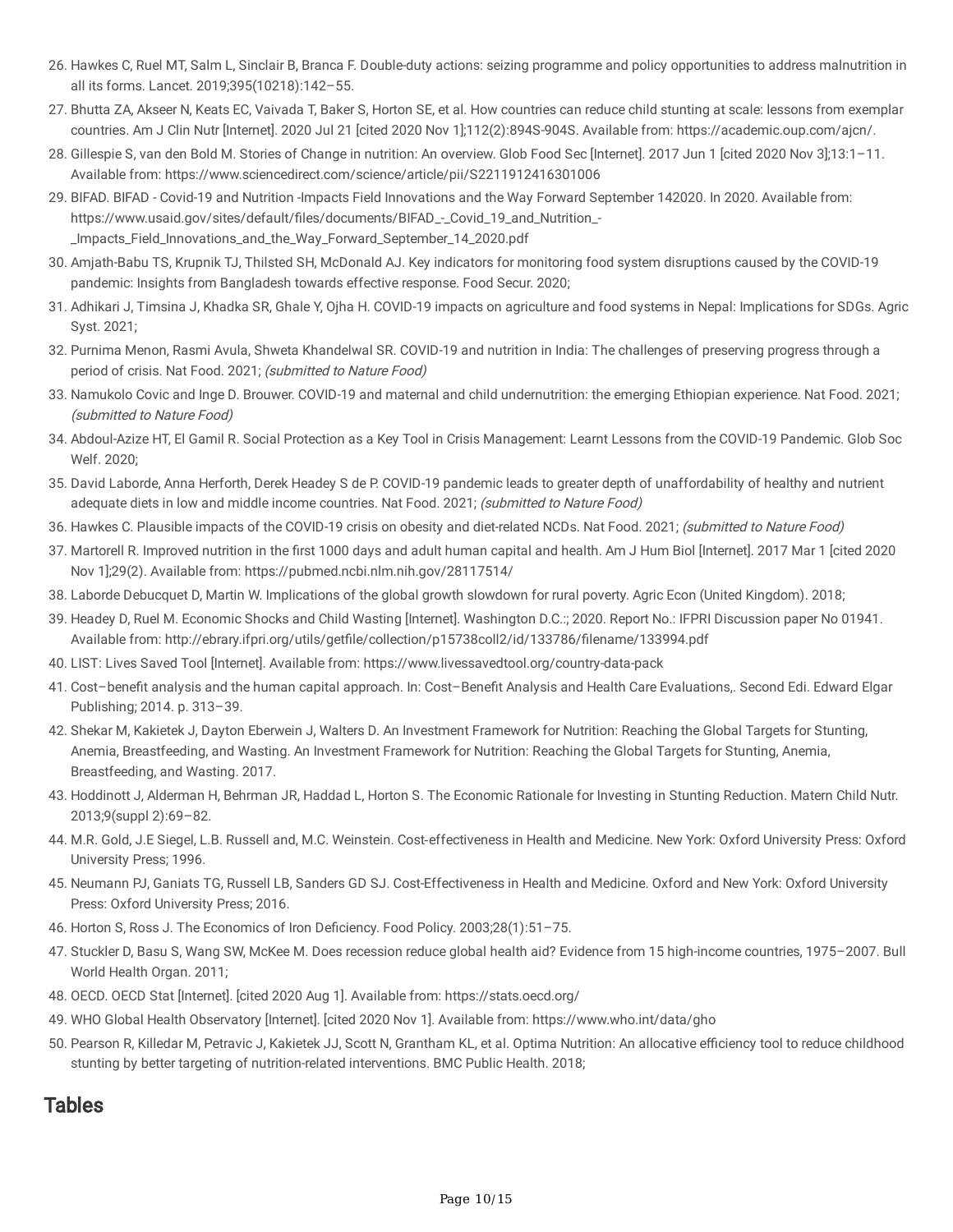| Table 1. Disruption scenarios reflecting effects of the Covid-19 Crisis on Gross National Income (GNI) and Nutritional Intervention Coverage in<br>$LMIC$ <sup>#</sup> |                                                                     |                |                |                           |                |                 |                |                 |                        |  |  |
|------------------------------------------------------------------------------------------------------------------------------------------------------------------------|---------------------------------------------------------------------|----------------|----------------|---------------------------|----------------|-----------------|----------------|-----------------|------------------------|--|--|
| Year                                                                                                                                                                   | 2020                                                                |                |                | 2021                      |                |                 | 2022           |                 |                        |  |  |
| Scenario                                                                                                                                                               | Pessimistic                                                         | Moderate       | Optimistic     | Pessimistic               | Moderate       | Optimistic      | Pessimistic    | Moderate        | Optimistic             |  |  |
| Change in GNI<br>per Capita<br>(mean)                                                                                                                                  | $\nabla 6.1\%$                                                      | $\nabla 6.1\%$ | $\nabla 6.1\%$ | $\blacktriangledown$ 5.4% | $\nabla 3.4\%$ | $\nabla 0.47\%$ | $\nabla 2.9\%$ | $\nabla 0.73\%$ | $\nabla 0.45%$         |  |  |
| <b>Nutrition</b><br><i><b>Interventions</b></i>                                                                                                                        | Coverage reduction relative to country-specific baseline (pre-COVD) |                |                |                           |                |                 |                |                 |                        |  |  |
| <b>Breastfeeding</b><br>promotion                                                                                                                                      | $\P$ 42.3%                                                          | $\nabla$ 22.8% | $\P$ 14.3%     | $\nabla$ 21.2%            | $\P$ 11.4%     | $\nabla$ 7.2%   | $\P$ 10.6%     | $0\%$           | $\triangle$ 5.0%       |  |  |
| Complementary<br>feeding SBCC<br>(food secure)                                                                                                                         | $\P$ 42.3%                                                          | $\nabla$ 22.8% | $\P$ 14.3%     | $\nabla$ 21.2%            | $\P$ 11.4%     | $\nabla$ 7.2%   | $\P$ 10.6%     | $0\%$           | $\triangle$ 5.0%       |  |  |
| <b>Public Provision</b><br>of<br>complementary<br>foods (food<br>insecure)                                                                                             | $\P$ 42.3%                                                          | $\nabla$ 22.8% | $\P$ 14.3%     | $\nabla$ 21.2%            | $\P$ 11.4%     | $\nabla$ 7.2%   | $\P$ 10.6%     | 0%              | $\triangle$ 5.0%       |  |  |
| Vitamin A<br>supplementation                                                                                                                                           | $\P$ 42.3%                                                          | $\nabla$ 22.8% | $\P$ 14.3%     | $\nabla$ 21.2%            | $\P$ 11.4%     | $\nabla$ 7.2%   | $\P$ 10.6%     | $0\%$           | ▲5.0%                  |  |  |
| Treatment of<br>severe acute<br>malnutrition                                                                                                                           | $\P$ 50.0%                                                          | ▼25.0%         | $\nabla$ 15.0% | ▼25.0%                    | $\P$ 12.5%     | $\nabla$ 7.5%   | $\P$ 12.5%     | $0\%$           | $\triangle$ 5.0%       |  |  |
| Iron and folic<br>acid in<br>pregnancy                                                                                                                                 | $\P$ 51.9%                                                          | $\P$ 26.9%     | $\P$ 18.5%     | $\nabla$ 25.9%            | $\nabla$ 13.4% | $\P$ 9.2%       | $\P$ 13.0%     | $0\%$           | $0\%$ ##               |  |  |
| Multiple<br>micronutrients in<br>pregnancy                                                                                                                             |                                                                     |                |                |                           |                |                 |                |                 | $\triangle$ 5.0%<br>## |  |  |
| <b>Balanced</b><br>protein-energy<br>supplementation<br>in pregnancy                                                                                                   |                                                                     |                |                |                           |                |                 |                |                 | ▲10.0%                 |  |  |
| Treatment of<br>moderate acute<br>malnutrition###                                                                                                                      | $\overline{\phantom{a}}$                                            |                |                |                           |                |                 |                |                 | ▲10.0%                 |  |  |

Table notes

 $*$  Justification for the magnitude of the reduction are provided in the methods narrative.

## In 2022 small scenario IFA is replaced by Multiple Micronutrient Supplementation and coverage increased relative to IFA baseline.

### For MAM treatment no change of coverage was assumed, the 10% increase of coverage in 2022 was assumed for all 118 countries while currently, treatment is going on in 36 countries.

▼ indicates percent decrease; ▲indicates percent increase

Table 2: Modelled changes in undernutrition and mortality in children under 5 and anemia during pregnancy across 118 LMICs by scenario (in thousands)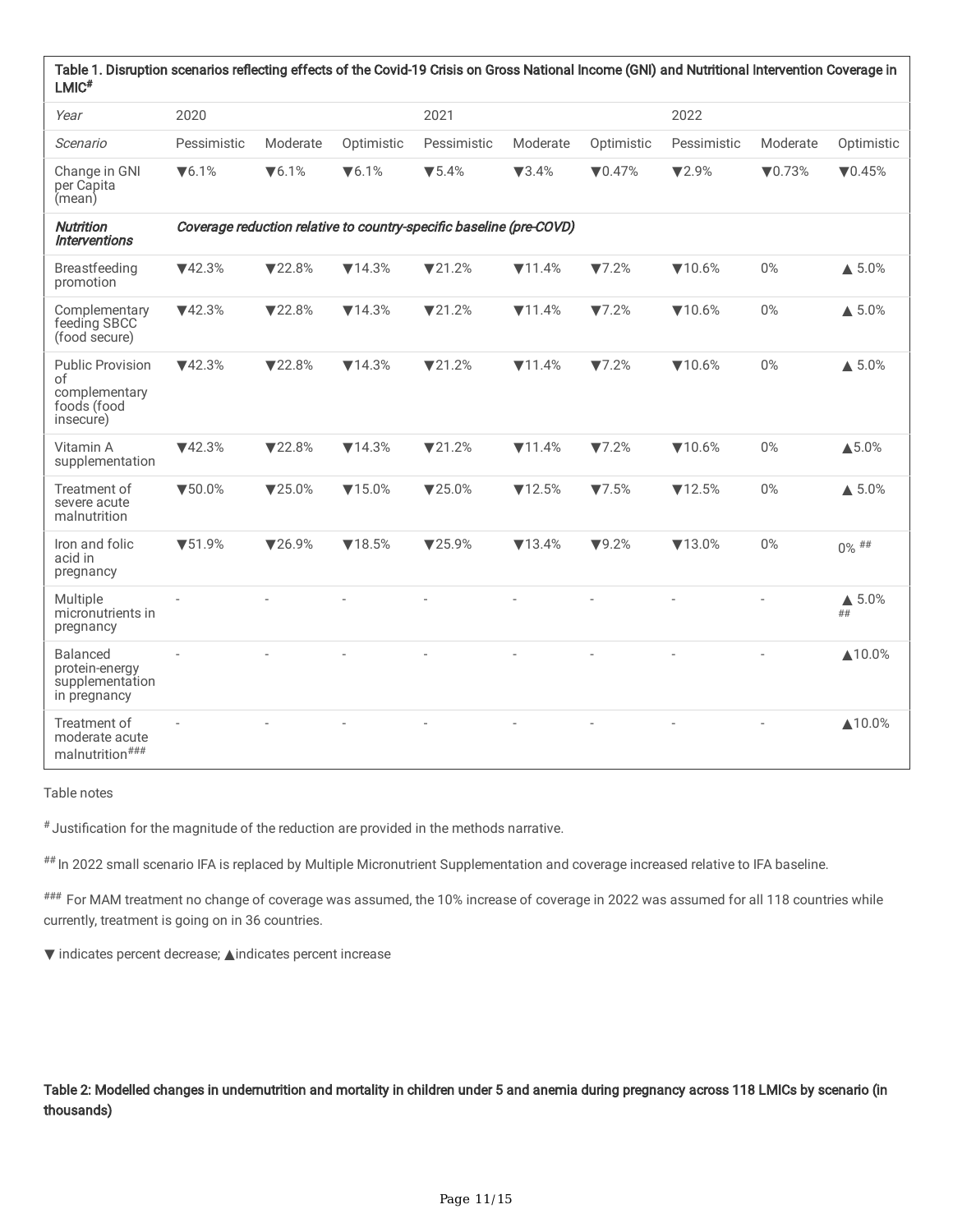|                                                                     | Pessimistic              |                        |                |                  | Moderate                 |                |                   |                        | Optimistic               |                |          |                        |
|---------------------------------------------------------------------|--------------------------|------------------------|----------------|------------------|--------------------------|----------------|-------------------|------------------------|--------------------------|----------------|----------|------------------------|
|                                                                     | 2020                     | 2021                   | 2022           | 3-year<br>impact | 2020                     | 2021           | 2022              | 3-year<br>impact       | 2020                     | 2021           | 2022     | 3-year<br>impact       |
| Additional<br>cases of<br>wasted<br>children<br>$(0-59m)$           | ▲5,780                   | ▲5,200                 | <b>42,630</b>  | ▲13,620          | ▲5,780                   | ▲2,980         | ▲530              | ▲9,300                 | ▲5,780                   | ▲310           | ▲350     | ▲6,440                 |
| Additional<br>cases of<br>stunted<br>children*<br>$(0-59m)$         | $\overline{\phantom{m}}$ |                        | <b>43,550</b>  | ▲3,550           | $\overline{\phantom{a}}$ |                | ▲2,620            | ▲2,620                 | $\overline{\phantom{m}}$ | -              | ▲1,540   | ▲1,540                 |
| Additional<br>deaths in<br>children<br>under 5<br>years of<br>age   | ▲127                     | ▲114                   | $\triangle$ 43 | ▲283             | ▲108                     | $\triangle$ 54 | $\triangle 6$     | ▲168                   | ▲96                      | $\triangle$ 12 | $\P$ 61  | $\triangle$ 47         |
| Additional<br>cases of<br>anemic<br>pregnant<br>women<br>$(15-49y)$ | ▲2,700                   | <b>41,400</b>          | <b>A700</b>    | <b>44,800</b>    | $\blacktriangle$ 1,400   | ▲700           | $\qquad \qquad -$ | $\blacktriangle$ 2,100 | ▲100                     | ▲500           | $\P$ 400 | ▲1,000                 |
| Additional<br>number of<br>children<br>born to<br>low BMI<br>women  | ▲1,300                   | $\blacktriangle$ 1,100 | <b>4600</b>    | ▲3,000           | ▲1,300                   | ▲700           | ▲100              | $\blacktriangle$ 2,100 | ▲1,300                   | ▲100           | $\P$ 100 | $\blacktriangle$ 1,400 |

\*To avoid double counting stunted children, given the cumulative nature of the outcome, we have only reported the number of children 6-59 months who were stunted at the end of the three-year period. ▲indicates relative increase in cases; ▼ indicates relative decrease in cases

Table 3: Additional per annum cost of intervention to mitigate increased malnutrition outcomes under various modelled scenarios (in '000 USD)

| Outcome                   | Pessimistic | Moderate  | Optimistic |
|---------------------------|-------------|-----------|------------|
| Stunting (0-59m)          | 1,258,000   | 930,000   | 545,000    |
| Wasting (0-59m)           | 454,000     | 310,000   | 215,000    |
| Maternal anemia (15-49 y) | 14.000      | 6.000     | 3,000      |
| TOTAL                     | 1,726,000   | 1,246,000 | 763,000    |

## Panel

### Panel 1: Health System, Social Protection and Food System Policies and Interventions to Mitigate the Nutrition Impacts of COVID-19

Mitigating the losses for nutrition caused by the COVID-19 crisis and accelerating progress towards achieving SDG 2 requires concerted actions across sectors and more efficient use of available resources. The allocative efficiency analyses presented in this paper include seven health sector interventions. Data on coverage, impact and cost effectiveness of social protection programs and food system interventions in LMICs were not sufficient to carry out similar analyses for these sectors.

However, recent evidence from countries that have achieved notable improvements in childhood stunting reinforce the hypothesis that in order to achieve global nutrition targets, policies and interventions addressing economic and food systems drivers of nutrition are as important as those through health systems.<sup>1,2,3</sup> In addition, actions to prioritize the production, access and affordability of nutritious foods and reduce the appeal and availability of high fat, sugar, sodium (HFSS) food and snack products have "double-duty" potential; they can be designed to tackle both undernutrition and obesity.<sup>4</sup>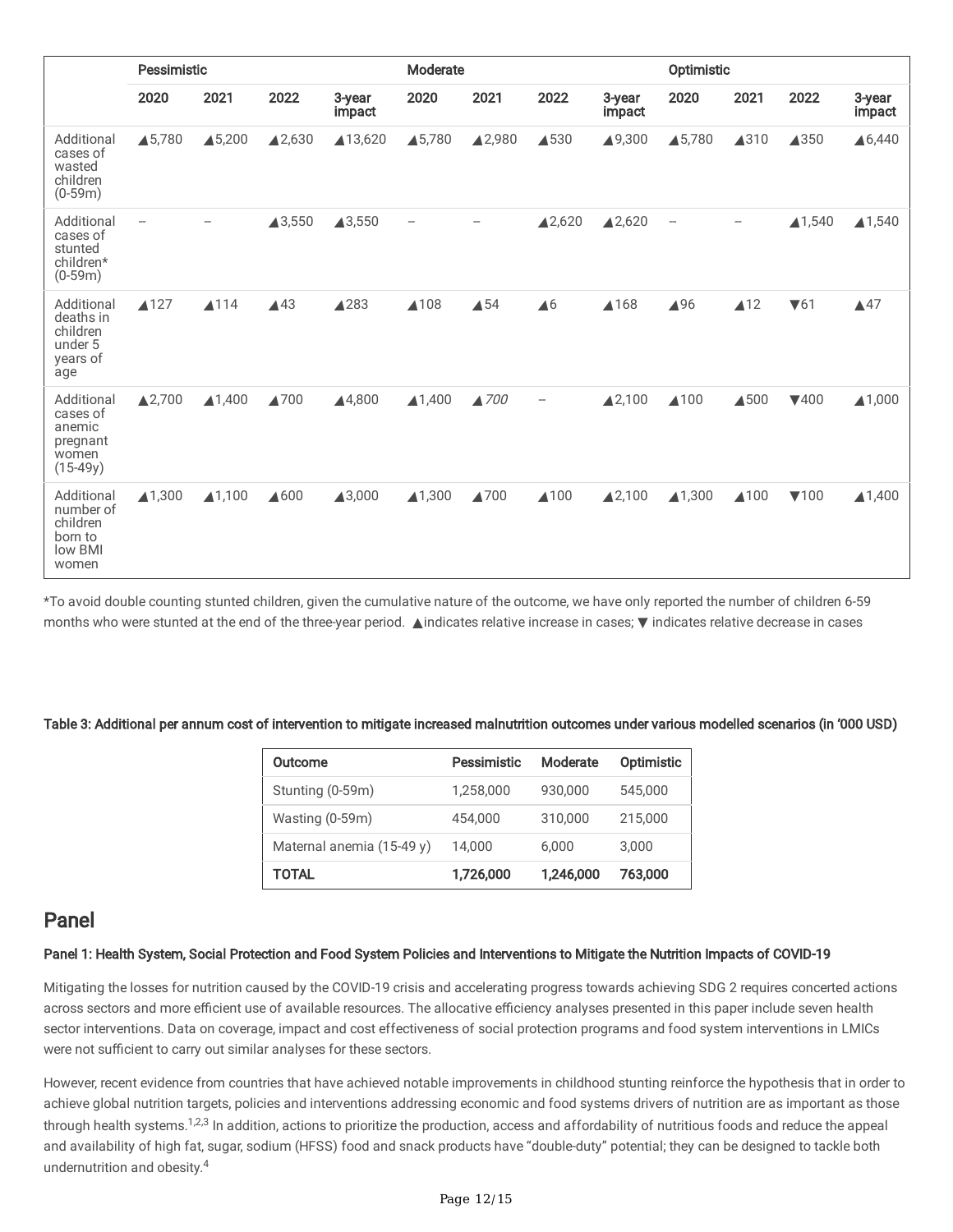Here we recommend actions across sectors for LMIC to consider prioritizing in their COVID-19 response:

#### Health systems: build resilience, adapt, innovate, and strengthen coordination and monitoring systems

- Restore and aim to further scale up essential maternal and child nutrition services including those modeled in our paper (IYCF interventions across 0-23 months, Vitamin A supplementation, screening and treatment of SAM. Ensure that interventions are 'double-duty' wherever possible (i.e. IYCF interventions)
- Consider whether this is an appropriate opportunity for the context-specific introduction of efficacious ready-to-scale interventions including MMS and BEP during pregnancy, SQ-LNS for complementary feeding supplementation and MAM treatment among children 6-59 months.
- Strengthen health systems and access to care more generally and improve resilience for future shocks: ensure recommended COVID-19 infection control protocols and supplies (i.e. protective equipment) are in place to avoid interruptions in face-to-face services at health posts and clinics, stock outs of essential drugs and supplies and human resources shortages.
- Invest in robust rapid monitoring systems to track changes in utilization of interventions and the prevalence of malnutrition even during crisis.

## Social protection programs: minimize disruptions and expand more robust programs to enhance both income and dietary quality to tackle malnutrition in all its forms

- Orient food baskets, food subsidies, voucher schemes and cash transfers towards enhancing the affordability and appeal of nutritious foods and limit the appeal of foods that are high in sodium, sugar, saturated and trans fatty acids.
- Expand cash transfers and include conditionalities related to participation in well-designed and delivered behaviour change communication interventions focused on healthy diets, physical activity, and preventive use of health services.<sup>3,5</sup>
- Promote healthy school food. School meal programs can alleviate hunger, reduce micronutrient deficiency, prevent overweight/ obesity, improve girl's school attendance and serve as a social protection approach for families.<sup>3,5</sup> Take-home rations, vouchers and cash transfers are being used to reach children affected by COVID-19 school closures.<sup>6</sup> Developing and enforcing guidelines around quality of school meals can help address both undernutrition and obesity.

## Food systems: protect vulnerable and marginalized households, support more diverse and resilient distribution systems, and build robust processing, storage and marketing systems for nutritious foods.

- Strengthen value chains for nutritious foods to enhance their availability, access, and affordability especially for the poor, and implement interventions to prevent disruption of food markets and retail.
- Subsidize retail of nutritious food (e.g., fair price outlets, ration stores, vouchers, cooperatives, community kitchens, feeding centres) and consider zoning and operations rules and regulations for food markets and retail that increase market opportunities for small producers and low income consumers.
- Boost local production of nutritious foods through homestead food production and urban and peri-urban agriculture, focusing on women's empowerment and livelihoods
- Scale-up large-scale food fortification and biofortification in specific contexts, as they are critical to support micronutrient nutrition, particularly for population groups with high needs, and in contexts where the required dietary shifts are not available or accessible.
- Promote trade policies that favour nutritious foods and disfavour unhealthy food, such as import duty waivers to favour nutritious food and/or ingredient imports (e.g., fortification premix). Implement specific interventions and policies to enhance women's empowerment and address all forms of inequality.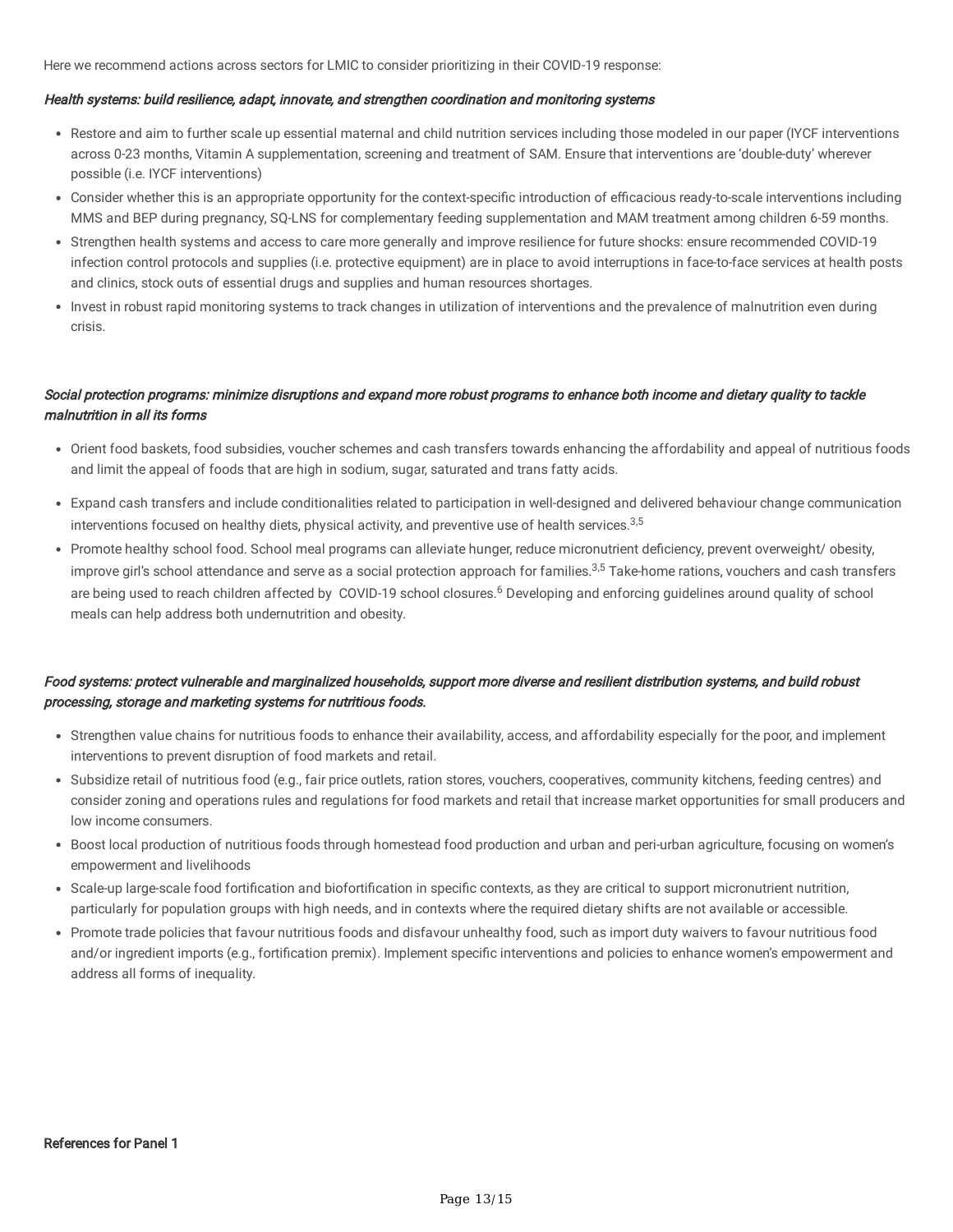- 1. Bhutta ZA, Akseer N, Keats EC, Vaivada T, Baker S, Horton SE, et al. How countries can reduce child stunting at scale: lessons from exemplar countries. Am J Clin Nutr [Internet]. 2020 Jul 21 [cited 2020 Nov 1];112(2):894S-904S. Available from: https://academic.oup.com/ajcn/.
- 2. Gillespie S, van den Bold M. Stories of Change in nutrition: An overview. Glob Food Sec [Internet]. 2017 Jun 1 [cited 2020 Nov 3];13:1–11. Available from: https://www.sciencedirect.com/science/article/pii/S2211912416301006
- 3. Headey D, Hoddinott J, Ali D, Tesfaye R, Dereje M. The Other Asian Enigma: Explaining the Rapid Reduction of Undernutrition in Bangladesh. World Dev. 2015;
- 4. Hawkes C, Ruel MT, Salm L, Sinclair B, Branca F. Double-duty actions: seizing programme and policy opportunities to address malnutrition in all its forms. Lancet. 2019;395(10218):142–55.
- 5. Durao S, Visser ME, Ramokolo V, Oliveira JM, Schmidt BM, Balakrishna Y, et al. Community-level interventions for improving access to food in low- and middle-income countries. Cochrane Database of Systematic Reviews. 2020.
- 6. Abebe G. Cash-for-work and food-for-work programmes' role in household resilience to food insecurity in southern Ethiopia. Dev Pract [Internet]. 2020 [cited 2020 Nov 3]; Available from: https://www.tandfonline.com/doi/abs/10.1080/09614524.2020.1747398

## **Figures**



## Figure 1

Future productivity losses due to additional cases of child stunting and mortality and maternal anemia